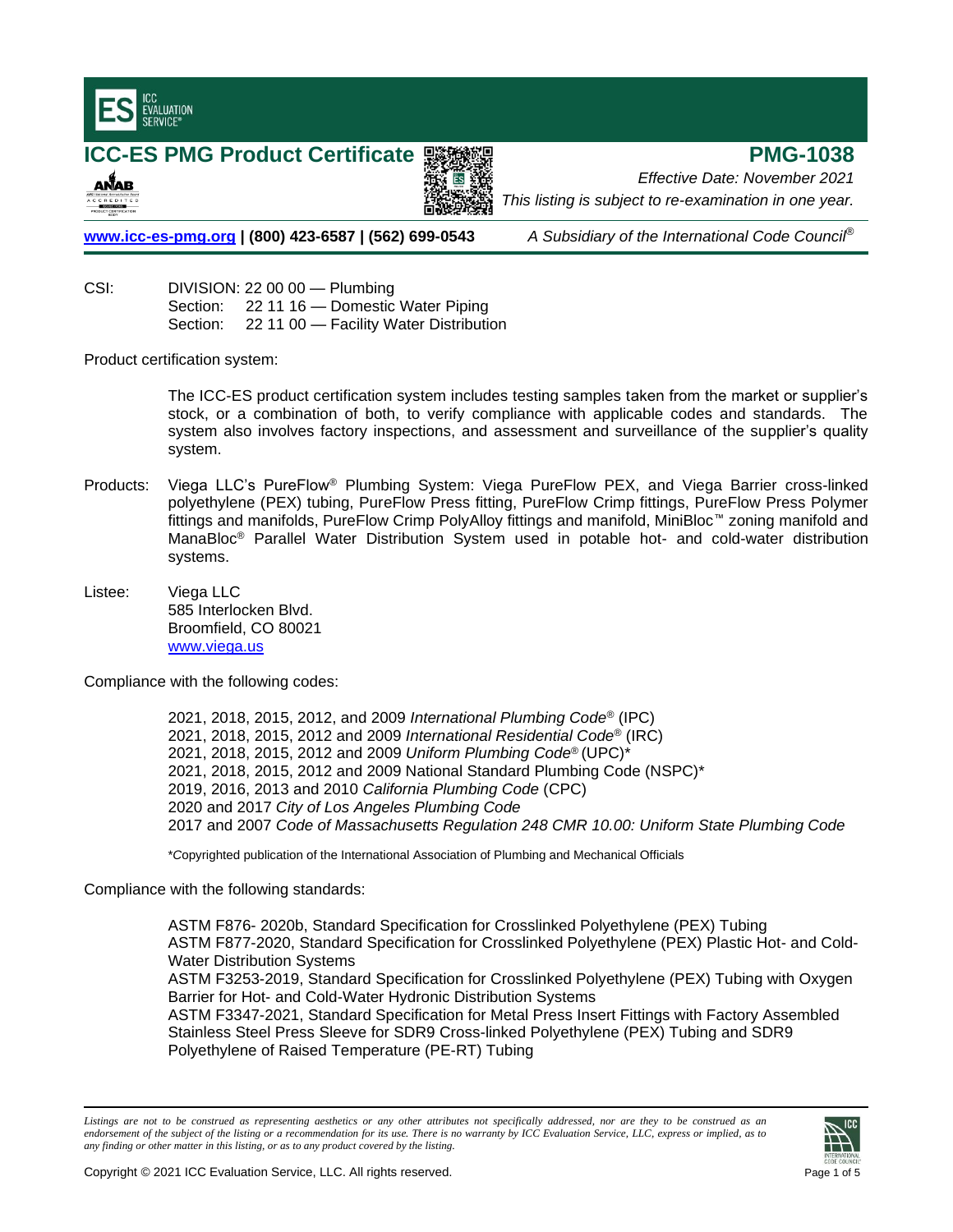ASTM F3348-21a Standard Specification for Plastic Press Insert Fittings with Factory Assembled Stainless Steel Press Sleeve for SDR9 Cross-linked Polyethylene (PEX) Tubing and SDR9 Polyethylene of Raised Temperature (PE-RT) Tubing

ASTM F1807- 2019b, Standard Specification for Metal Insert Fittings Utilizing a Copper Crimp Ring for SDR9 Cross-linked Polyethylene (PEX) Tubing and SDR 9 Polyethylene of Raised Temperature (PE-RT) Tubing

ASTM F2159-2021, Standard Specification for Plastic Insert Fittings Utilizing a Copper Crimp Ring for SDR9 Cross-linked Polyethylene (PEX) Tubing and SDR 9 Polyethylene of Raised Temperature (PE-RT) Tubing

AWWA C904: Cross-linked Polyethylene (PEX) Pressure Pipe, ½ in. (12 mm) through 3 in. (76 mm), for Water Service

ASTM E84-2021a, Standard Test Method for Surface Burning Characteristics of Building Materials NSF/ANSI 14-2020, Plastic Piping Systems Components and Related Materials

NSF/ANSI/CAN 61-2020, Drinking Water System Components - Health Effects

NSF/ANSI 359-2018, Valves for Crosslinked Polyethylene (PEX) Water Distribution Tubing

NSF/ANSI/CAN 372-2020, Drinking Water System Components – Lead Content

UL/ANSI 263 (14th Edition), Safety Fire Tests for Building Construction and Materials

CAN/ULC S101(5th Edition), Standard Methods of Fire Endurance Tests for Building Construction and Materials

CAN/ULC S102.2 (8th Edition), Standard Methods for Test for Surface Burning Characteristics of Building Materials and Assemblies

UL 2846, Fire Test of Plastic Water Distribution Plumbing Pipe for Visible Flame and Smoke Characteristics (Ed. 1)

ICC-ES LC1004-2010, PMG Listing Criteria for PP, PEX, PEX-AL-PEX, and PP-AL-PP Piping, Tube and Fittings Used In Radiant Heating and Water Supply Systems

# Identification:

**Tubing**: The Viega LLC PureFlow® Plumbing System tubing components of Viega PureFlow PEX, and Viega Barrier tubing covered by this listing must be labelled at minimum intervals of 5 feet (1524 mm) with the manufacturer's name and/or trademark (Viega), product name (Viega PureFlow PEX, or Viega Barrier), nominal tubing size, potable water designation, standard dimension ratio (SDR 9), material designation (PEX 1006 or 5306), pressure rating [160 psi at 73°F, 100 psi at 180°F], ASTM F876/F877, AWWA C904 and ASTM F3253 designation, and the ICC-ES PMG listing mark.

**Fittings and Valves**: The Viega LLC PureFlow® Plumbing System fitting components consist of PureFlow Press fittings, PureFlow Crimp fittings, PureFlow Press Polymer fitting, PureFlow Press Polymer valves, PureFlow Press Polymer manifolds, PureFlow Crimp PolyAlloy fittings, PureFlow Crimp PolyAlloy manifolds, MiniBloc™ zoning manifold and the ManaBloc® Parallel Water Distribution System. Fitting components covered by this listing must be labeled with the Viega trademark, potable water designation, nominal size, production code, and ASTM F877 ASTM F3347 and ASTM F3348 designation. The PureFlow Crimp fittings covered by this listing must be marked per the appropriate marking sections of the applicable standard (ASTM F1807 or F2159). Packages of fittings must bear the Viega LLC name, product name, part number and the ICC-ES PMG listing mark. The MiniBloc™ zoning manifold and the ManaBloc® Parallel Water Distribution System are illustrated in Figure 5 and 6.

# Installation:

**General:** Viega LLC tubing, and fittings must be manufactured, identified and installed in accordance with this listing, the applicable code and the manufacturer's published installation instructions. Manufacturer's published installation instructions must be furnished to the code official. Installation must conform to the requirements of the applicable code and is subject to approval by the code official having jurisdiction.

**Water Distribution:** Horizontally laid pipe must be secured in such a manner that temperatureinduced expansion and contraction are accommodated. In jurisdictions enforcing the IAPMO UPC, PureFlow tubing must not be installed within the first 18 inches (457 mm) of piping connected to a water heater.

Inspection of Water Distribution Piping: Installed tubing must be pressure-tested and inspected as required by Chapter 3 of the IPC, Chapter 25 of the IRC or Chapter 1 of the UPC.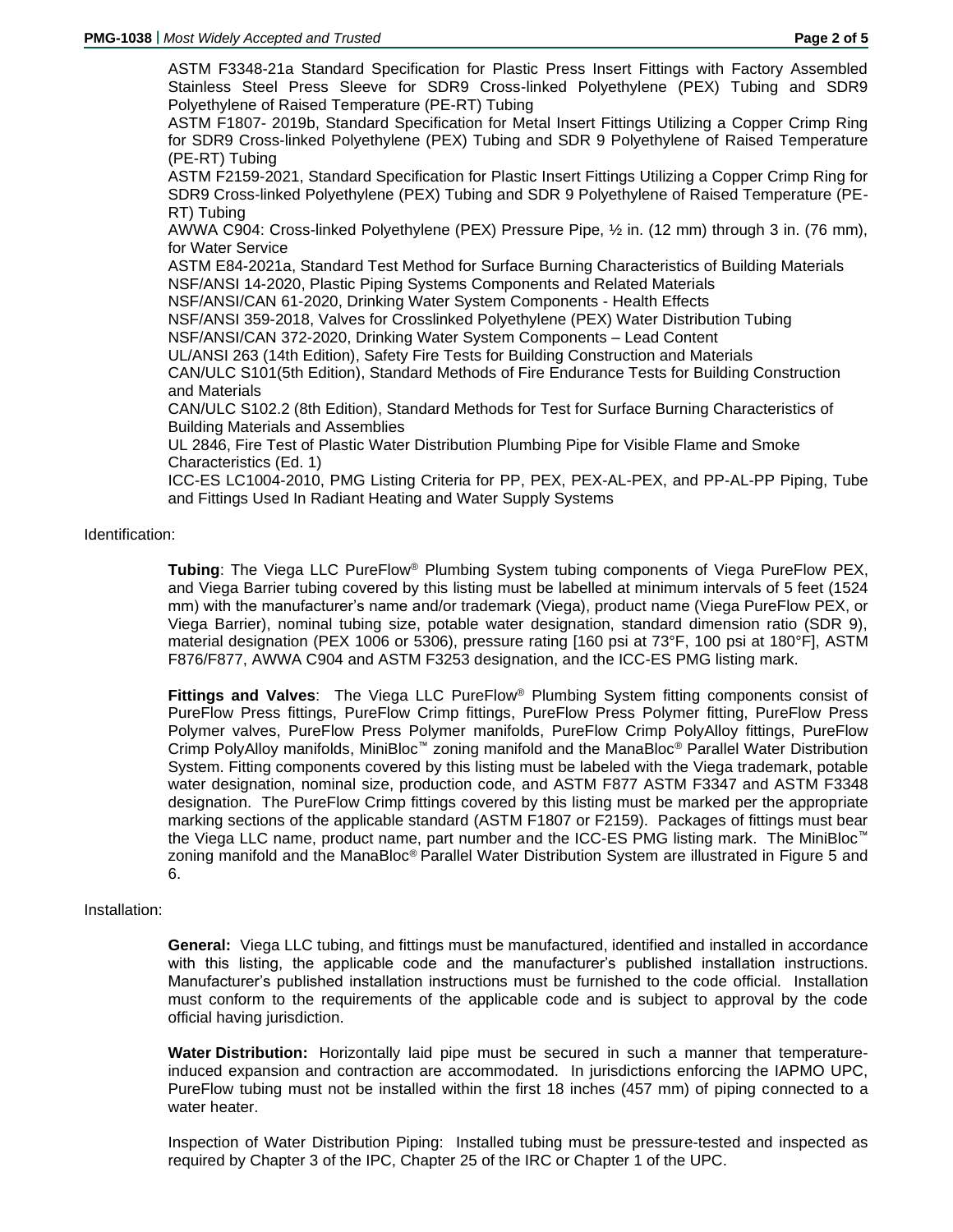Clearances from heat-producing equipment must be in accordance with Chapter 5 of the *International Fuel Gas Code*®, Chapter 13 of the IRC or Chapter 8 of the UMC, as applicable.

**Return-air Plenums:** Combustible piping may be installed in areas required to be of noncombustible construction. The Viega PureFlow PEX, and Viega Barrier cross-linked polyethylene (PEX) tubing products were tested to ASTM E84, UL 263, ULC S101 and ULC S102 and were found to have a flame-spread index (FS) rating of not more than 25 and a smoke-developed index (SD) rating of not more than 50 when tested. The Viega PureFlow PEX, and Viega Barrier cross-linked polyethylene (PEX) tubing products have been evaluated for installation in either horizontal or vertical orientations in return-air plenums. Ratings apply when tubing is field insulated with fiberglass insulation meeting the following requirements: ASTM E84 Listed and having a Flame Spread Index of <25 and a Smoke Developed Index of  $\leq 50$ , a Wall thickness of not less than  $\frac{1}{2}$  and there shall be no exposed tubing. Tubing may contain fittings which shall also be fully encased in insulation.

The Viega PureFlow PEX, and Viega Barrier cross-linked polyethylene (PEX) tubing products were tested to UL 2846 and found to have a Flame Propagation < 15, Peak Optical Density 0.845, Average Optical Density 0.125. Ratings apply when all areas of exposed Viega pipe between PEX Pipe supports is to be encased with fiberglass insulation (3MAPOM2x1/2). Piping is to be clamped with standard support clamps following Viega installation instructions.

### Models:

### **Tubing:**

General: Viega PureFlow PEX, and Viega Barrier tubing products are manufactured from cross-linked polyethylene (PEX) materials satisfying NSF 61, as well as ASTM F876, F877, AWWA C904 and F3253. Viega LLC tube and fitting products are pressure-rated for 100 psi (689 kPa) at 180°F (82°C), for a standard dimension ratio of 9. The standard dimension ratio is the ratio of tube outside diameter to the wall thickness and is constant for all Viega LLC tube sizes.

Viega PureFlow PEX is a monowall tube that is available in red, white, blue or black colors. All Viega PureFlow tubing is available in  $\frac{3}{8}$ -,  $\frac{1}{2}$ -,  $\frac{3}{4}$ -, 1-, 1<sup>1</sup>/<sub>4</sub>-, 1<sup>1</sup>/<sub>2</sub>-, and 2-inch (9.5, 12.7, 19.1, 25.4, 31.7, 38.1, and 50.8 mm) nominal diameter sizes in coils ranging from 100 to 1000 feet (30.5 m to 305 m) in length, and in straight lengths of 20 feet (6.1 m).

Viega Barrier is black with a red stripe and is composed of four layers: PEX, an adhesive layer, an oxygen barrier layer, and a black layer that sports the red stripe. Viega Barrier is available in  $5/16$ -,  $3/8$ -,  $\frac{1}{2}$ ,  $\frac{5}{8}$ ,  $\frac{3}{4}$ , 1-, 1<sup>1</sup>/<sub>4</sub>-, 1<sup>1</sup>/<sub>2</sub>-, and 2-inch (7.9, 9.5, 12.7, 15.9, 19.1, 25.4, 31.7, 38.1, and 50.8 mm) nominal diameter sizes in coils ranging from 100 to 4000 feet (30.5 m to 1220 m) in length, and in straight lengths of 20 feet (6.1 m).

## **Fittings:**

The PureFlow® fitting system composed of PureFlow Press can be used for Viega PureFlow PEX, and Viega Barrier tubing. The PureFlow Press fittings are ZL bronze, insert-type with a factory attached stainless steel press sleeve Viega Press fittings are also compatible with the Viega MiniBloc™ zoning manifold and ManaBloc® parallel water distribution system. The fittings are illustrated in Figure 1.

The PureFlow Press Polymer fittings are insert-type with factory an attached stainless steel press sleeve. The fittings must be installed in the end of the tubing by installation of the stainless-steel press sleeve over the tubing. The stainless-steel press sleeve must then be pressed onto the tube and fitting with a proprietary ratchet-style tool or an electro-hydraulic press tool that is approved by Viega LLC. The tools only release from the fitting once the full compression is exerted. When used with the tubing noted above, PureFlow® Press Polymer fittings comply with the ASTM F 877, F3347 and F3348. Viega PureFlow Press Polymer fittings are also compatible with the Viega ManaBloc® parallel water distribution system and Viega MiniBloc™ zoning manifold. The fittings and manifolds are illustrated in Figure 1 and 2.

The PureFlow® Crimp fittings and PolyAlloy manifolds are only for use with Viega PureFlow tubing in nominal diameters up to 1 inch (25.4 mm). The fittings are ZL brass, copper alloy or PolyAlloy, inserttype using an external copper crimp ring. The fitting is installed in the end of the tubing by installation of the copper crimp ring over the end of the tubing and insertion of the barbed fitting. The copper ring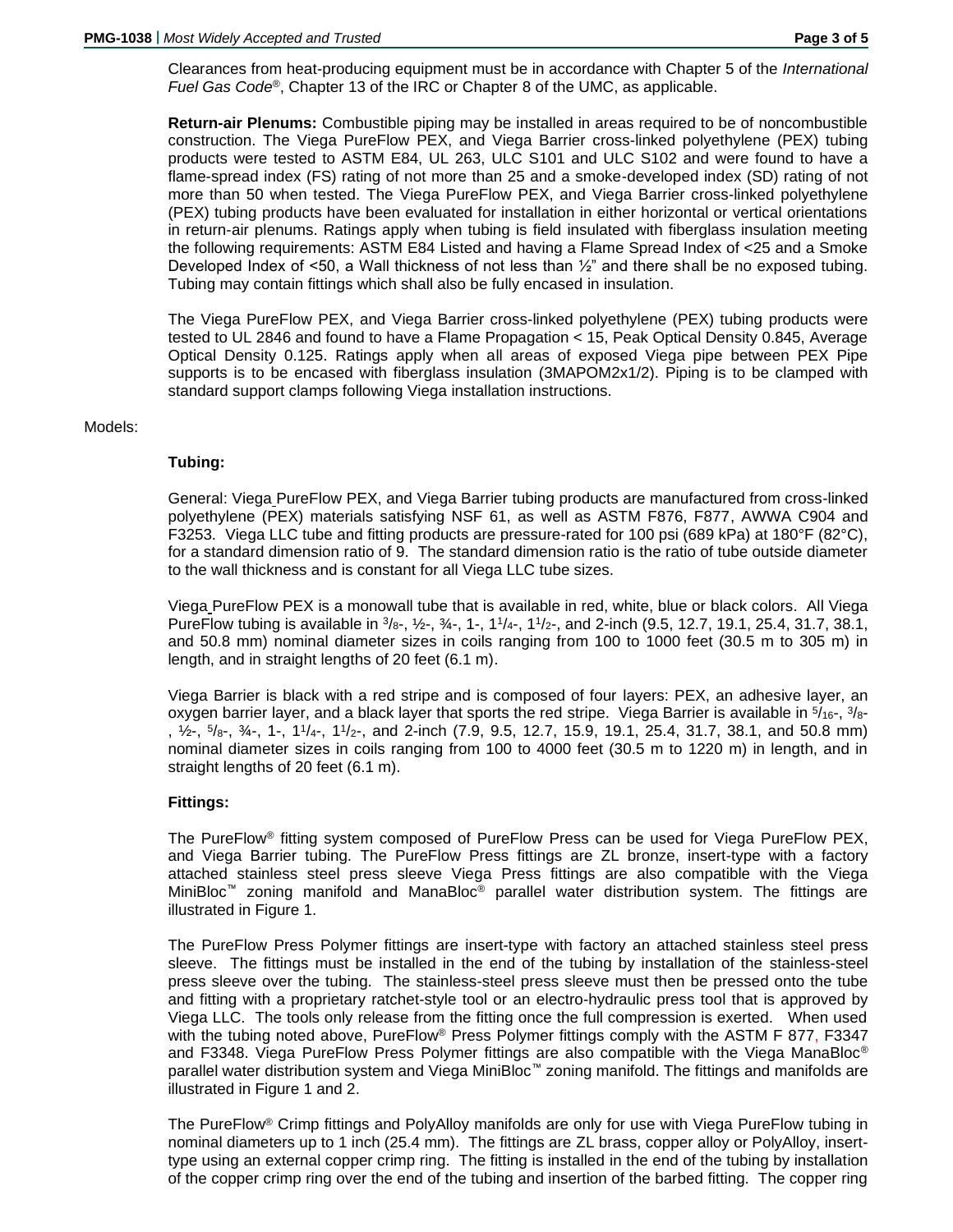is then crimped onto the tubing and fitting within  $\frac{1}{8}$  inch to  $\frac{1}{4}$  inch of the end of the tubing, with an ASTM F1807 / ASTM F2159 compliant crimp tool. The fittings are illustrated in Figure 3 and 4.

All fitting systems must be attached to tubing in strict accordance with Viega LLC PureFlow® installation instructions.

The PureFlow® Press valves are only for use with Viega PureFlow tubing in nominal diameters up to 2 inches (50.8 mm). The valves are made of lead-free brass and must be installed at the end of the tubing by installation of the stainless-steel press sleeve over the tubing. The stainless-steel press sleeve must then be pressed onto the tube and fitting with a proprietary ratchet-style tool or an electro-hydraulic press tool that is approved by Viega LLC. The tools only release from the fitting once the full compression is exerted.

Conditions of Listing:

- 1. The tubing must be maintained at the proposed operating pressure during placement of concrete cover for a hydronic piping system.
- 2. The tubing installation must be pressure-tested for leaks in the presence of the code official or the official's designated representative.
- 3. When installation is in fire-resistive assemblies, evidence of compliance with IBC Section 712 (penetrations) must be provided to the code official.
- 4. The tubing must not be used as a source of electrical ground.
- 5. The minimum cold free-bending radius is eight times the outside diameter, or five times the outside diameter with use of a bend support supplied by Viega LLC. The outside diameter is the nominal diameter plus  $\frac{1}{8}$  inch (3.2 mm).
- 6. All systems must be installed in accordance with the manufacturer's installation instructions, which are provided with the product. Installation must conform to relevant requirements of the referenced codes and is subject to approval by the code official. Manufacturer's instructions must be furnished to the code official upon request.
- 7. The cross-linked polyethylene tubing, polymer fittings, polymer manifolds, ManaBlocs® and the metal press fittings are all under a quality control program with surveillance inspections by ICC-ES.



**FIGURE 1—VIEGA PureFlow PRESS FITTINGS**



**FIGURE 2—VIEGA PureFlow PRESS POLYMER MANIFOLD**